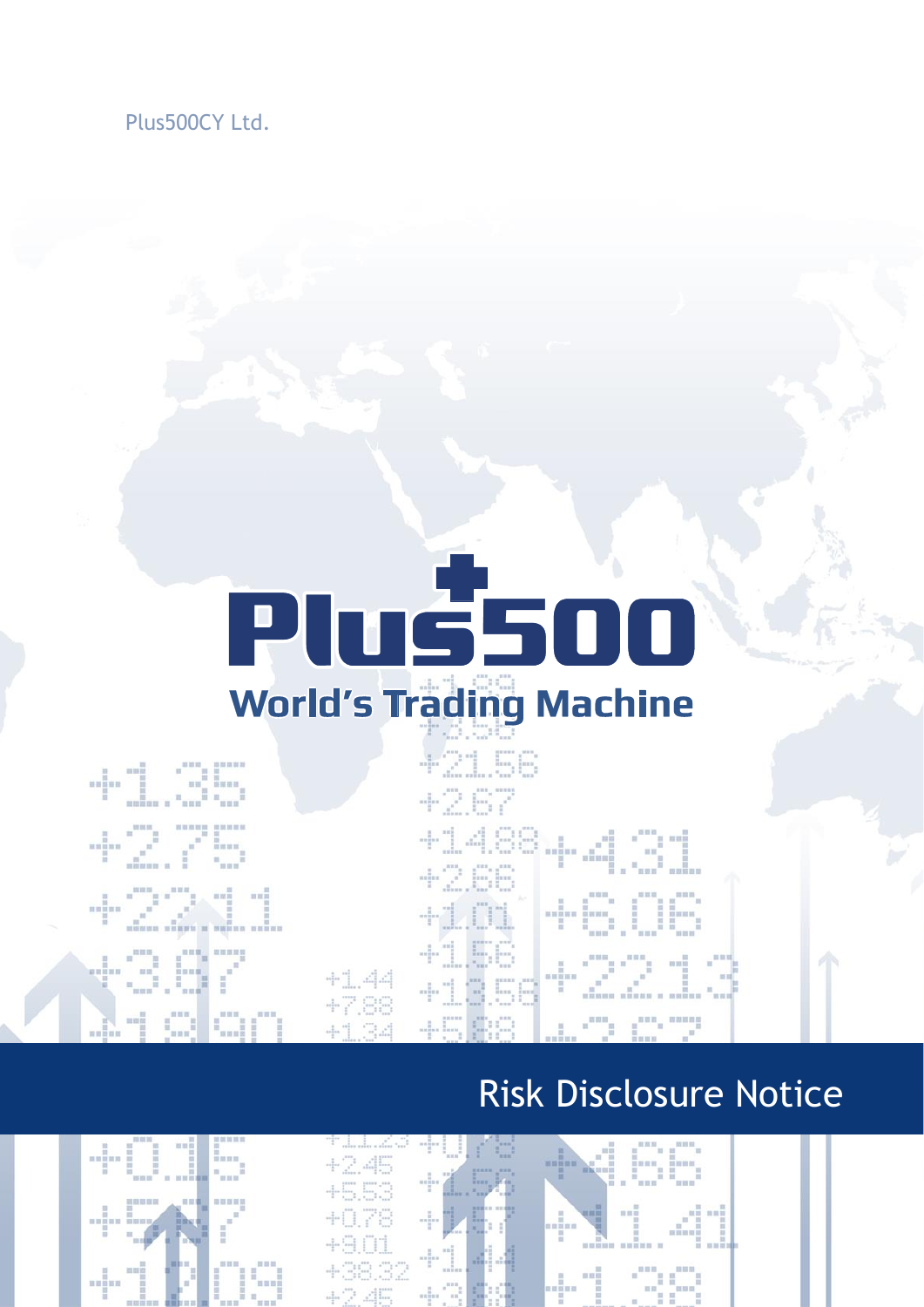

## *Risk Disclosure Notice*

#### 1. THIS RISK DISCLOSURE NOTICE FORMS PART OF THE CLIENT AGREEMENT AS DEFINED IN THE USER AGREEMENT

- 1.1. You are considering dealing using the Plus500CY Ltd. ("Plus500", "we", "our", "us", "the Company") trading platform in Contracts for Difference ('CFDs'). CFDs are high risk investments, which are not suitable for many investors.
- 1.2. This notice provides you with information about the risks associated with CFDs, but it cannot explain all of the risks nor how such risks relate to your personal circumstances. If you are in doubt you should seek professional advice.
- 1.3. It is important that you fully understand the risks involved before deciding to enter into a trading relationship with us. If you choose to enter into a trading relationship with us, it is important that you remain aware of the risks involved, that you have adequate financial resources to bear such risks and that you monitor your positions carefully.

#### 2. MAGNIFIED LOSSES

2.1. The nature of margin trading markets means that both profits and losses can be magnified and you could incur very large losses if your position moves against you. To avoid incurring large losses, where possible, you should use the risk management tools offered by Plus500. Please note you cannot lose more than the balance on your Trading Account.

#### 3. CFDS ARE NOT SUITED FOR LONG TERM INVESTMENT

3.1. CFDs are not suited to the long term investor. If you hold a CFD open over a long period of time the associated costs increase, and it may be more beneficial to buy the underlying asset instead.

#### 4. NO RIGHTS TO THE UNDERLYING INSTRUMENT

- 4.1. CFDs do not provide any right to the underlying instruments, or in the case of Equity CFDs, to voting rights.
- 4.2. You are trading with CFDs, which means that you enter into a contract with us for the Difference between the value of an Instrument as specified on the Trading Platform at the time of opening a Transaction, and the value of such Instrument at the time of closing the Transaction. You are not entitled to ownership of the underlying asset of such a contract e.g. the actual Shares or the Rights offered in a Rights Issue event or the Shares offered in an Options contract. There is no delivery of the underlying asset.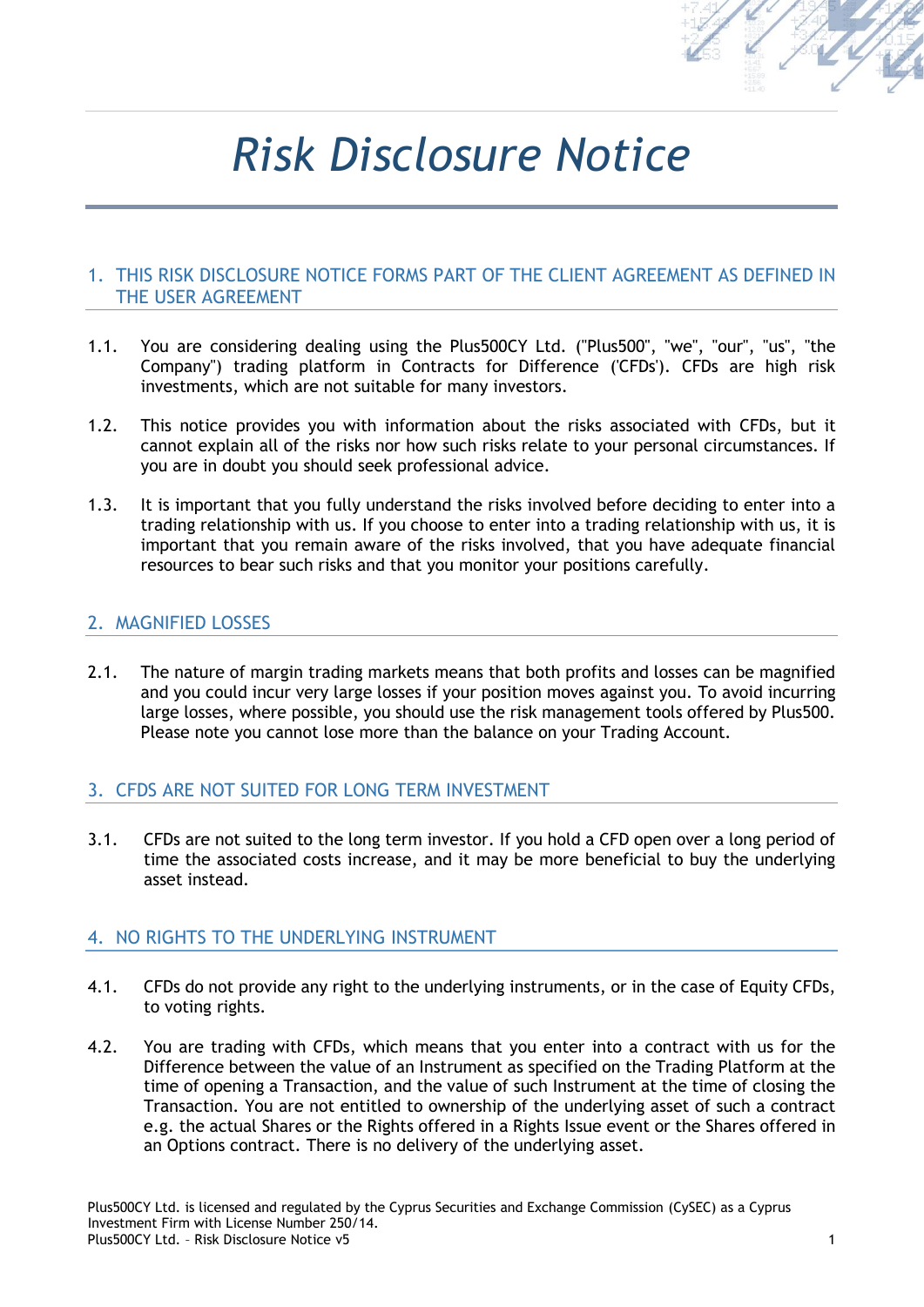

#### 5. ONLY INVEST MONEY YOU CAN AFFORD TO LOSE

5.1. Do not invest in CFDs with money you cannot afford to lose. An investment in CFDs carries a high degree of risk to the investor and, due to fluctuations in value, the investor may not get back the amount he has invested.

#### 6. APPROPRIATENESS

- 6.1. Subject to our obligation to assess the appropriateness of the Trading Platform for your circumstances, any decision whether or not to open an account, and whether or not you understand the risks is yours.
- 6.2. We may also ask you for information about your financial assets and earnings. We do not monitor on your behalf whether the amount of money that you have sent us or your profits and losses are consistent with that information. It is up to you to assess whether your financial resources are adequate and what level of risk you take.

#### 7. POTENTIAL RISKS

- 7.1. You cannot lose more than the balance of your Trading Account.
- 7.2. Before you open a CFD trade you must have enough funds on your account to cover the Initial Margin and, in order to keep the Transaction open, you must ensure that the amount in your Trading Account exceeds the Maintenance Margin. The Initial Margin will differ between Instruments and the amounts will be indicated on the Trading Platform. Trading using 'leverage' can work for or against you in equal measures; a small price movement in your favour can result in a high return on the Initial Margin placed for the trade, but a small price movement against you may result in substantial losses.

Trading CFDs on leverage means you can secure a significantly larger exposure to an underlying asset for a relatively small initial margin. However, the use of leverage magnifies the size of your trade, which means your potential gain and your potential loss are equally magnified.

You should, therefore, closely monitor all of your open positions to manage the risk of large losses.

Each instrument has a fixed leverage which is specified in the instrument's details. An important consideration is whether or not, you wish to dedicate all of your deposit to meet your margin requirements. By dedicating all your deposit in this manner, you will be less able to deal with market volatility than if you only dedicate some of your deposit.

- 7.3. You must ensure that the amount in your Trading Account exceeds the Maintenance Margin in order to keep a Transaction open, otherwise, if our price moves against you, you may need to deposit additional funds, at short notice, to maintain your open position(s). If you fail to do this, we will be entitled to close or partially close one or more or all of your trades and you will be responsible for any losses that may be incurred.
- 7.4. You should also be aware that under our User Agreement we are entitled, at our sole discretion, to make a Margin Call which you are required to satisfy immediately. If you do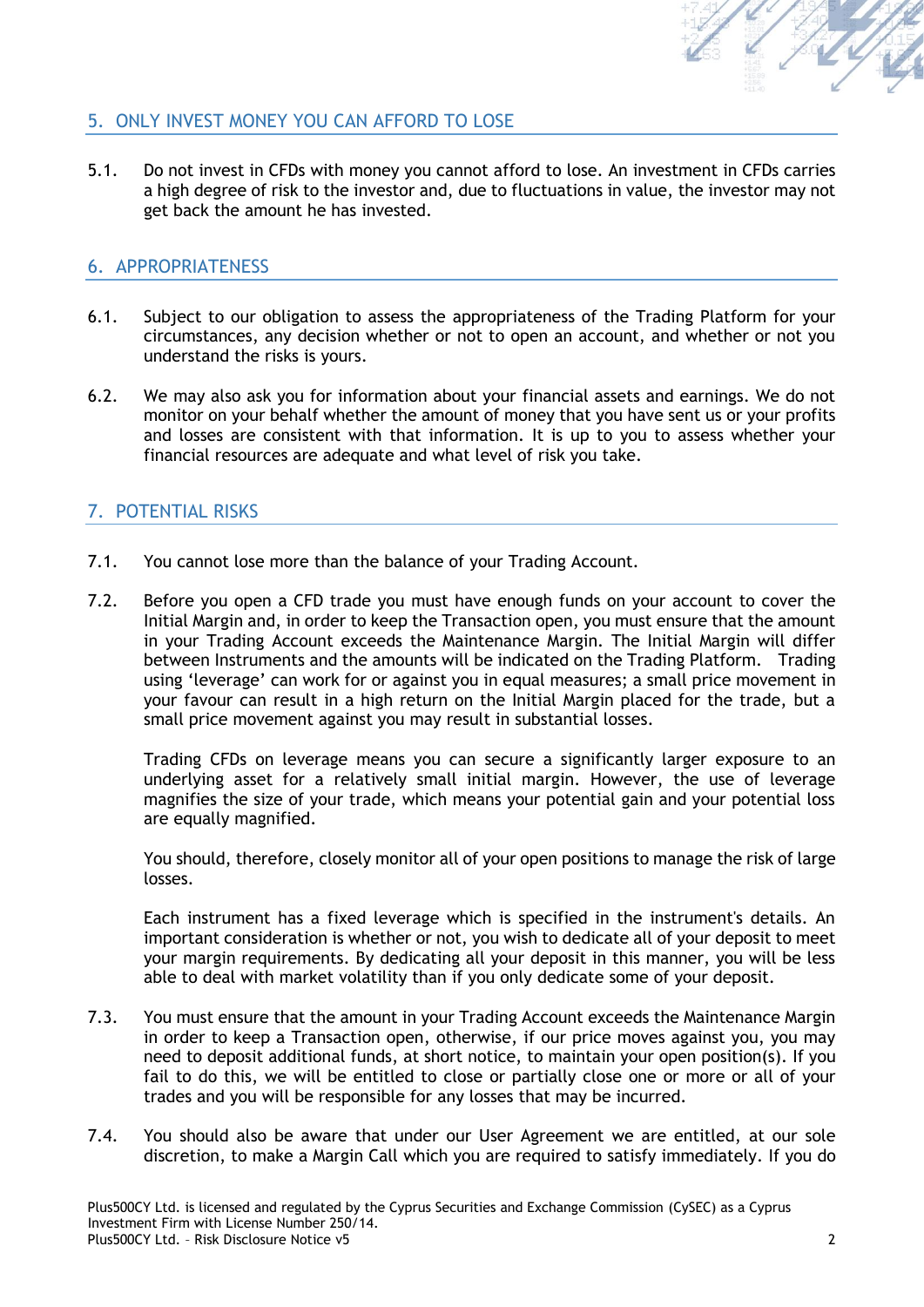

not satisfy the Margin Call in a timely manner, we will be entitled to close or partially close one, or more, or all of your trades. For more information please visit: <https://www.plus500.com.cy/en/FAQ/Trading/WhatIsMarginCall>

- 7.5. Unless you have taken steps to place an absolute limit on your losses by setting a Guaranteed Stop it is possible for adverse market movements to result in the loss of the entire balance of your Trading Account. Guaranteed Stops are not offered on all instruments, but there are other risk management tools available, e.g. by placing "Close at Loss" or "Close at Profit" orders on your account, that will help mitigate your losses. However, please note "Close at Loss" and "Close at Profit" are not guaranteed if the rate changes by more than a single pip. For more information please visit our FAQ Trading page: <https://www.plus500.com.cy/en/FAQ/Trading>
- 7.6. With CFDs customers can buy ("go long") and close the position later by selling. Alternatively customers can sell ("go short") and close the position later by buying (the mere action of closing the position functions as the action of buying/selling). Selling at a higher/lower price than the purchase price yields a gain/loss accordingly. If the market goes against you and you do not have the necessary risk management tools in place your position could result in significant losses.

#### 8. NOT SUITABLE AS INCOME

8.1. The inherent concept of CFDs means they are not suitable for an investor seeking an income from their investments, as the income from such investments may fluctuate in value in money terms. For an investment in an OTC product, which is not a readily realisable investment, it may be difficult to sell or realise the investment and obtain reliable information about its value or the extent of the risks to which it is exposed.

#### 9. FLUCTUATIONS IN THE MARKET

- 9.1. It is important that you comprehend the risks associated with trading in CFDs, as fluctuations in the price of the underlying market will have an effect on the profitability of the trade. For example: the value of investments denominated in foreign currencies may diminish or increase due to changes in the rates of exchange.
- 9.2. Slippage occurs when the market moves suddenly in any direction, and is the difference between the expected price of a trade, and the price at which the trade was actually executed. The price is then said to have 'slipped' when the market has 'gapped' from one level to another. This applies in the event of either advantageous or disadvantageous price movements and can result in either losses (negative slippage) or gains (positive slippage).
- 9.3. Trading CFDs is only appropriate for those customers who fully understand the risks and have previous trading experience. If unsure, it is advisable to seek independent advice.

#### 10.DERIVATIVES

10.1. Positions opened with us are not traded on any exchange. The prices and other conditions are set by us, subject to any obligations we have to provide best execution, to act reasonably and in accordance with our User Agreement and with our Order Execution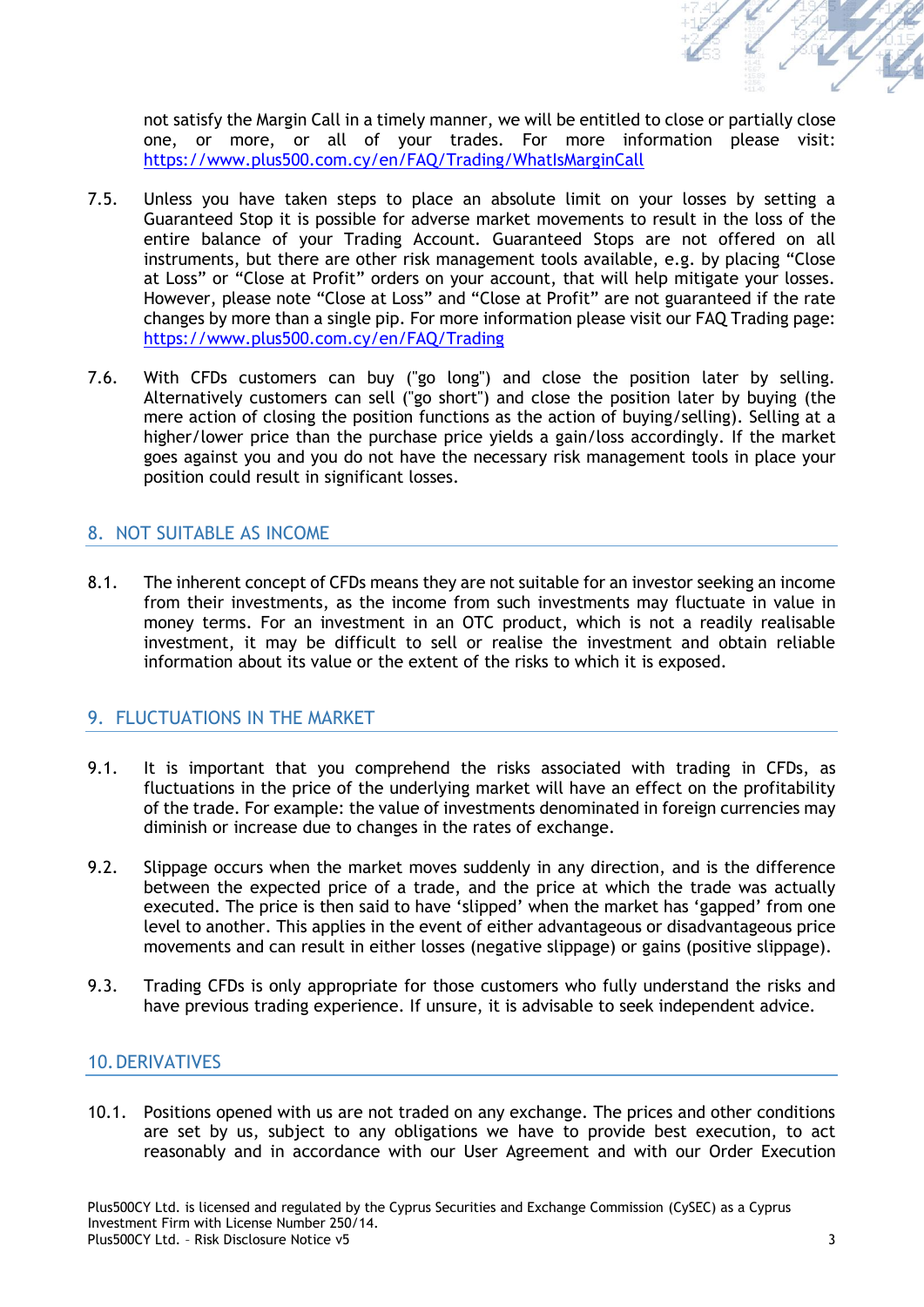

Policy. Certain CFD Indices offered by the Company are not traded in an exchange but they are created and priced by a third party index service provider. Each CFD trade that you open through our Trading Platform results in you entering into a contract with us; these contracts can only be closed with us and are not transferrable to any other person.

#### 11.NEED TO MONITOR POSITIONS

- 11.1. Because of the effect of leverage and the speed at which profits or losses can be incurred, it is important that you monitor your positions closely. It is your responsibility to monitor your trades at all times.
- 11.2. Markets are subject to many influences which may result in rapid price fluctuations. Because of market volatility, there is no CFD transaction available via our trading platform that can be considered "risk free". Given the potential levels of volatility in markets, it is recommended that you closely monitor your transactions at all times. For example: the value of investments denominated in foreign currencies will be impacted by both changes in the rates of exchange and market movement.

#### 12.OPERATIONAL RISKS

- 12.1. Operational risks with Plus500 on your computer are inherent in every CFD transaction. For example, disruptions in Plus500's operational processes such as communications, computers, computer or mobile networks or external events may lead to delays in the execution and settlement of a transaction. Plus500 does not accept or bear any liability whatsoever in relation to the operational processes of Plus500, except to the extent that it is caused by the fraud, negligence or dishonesty by Plus500.
- 12.2. In connection with the use of computer equipment and data, the Client bears the following risks amongst other risks, in which cases the Company has no liability of any resulting loss:
	- a) Power cut of the equipment on the side of the Client or the provider, or communication operator (including voice communication) that serves the Client;
	- b) Physical damage (or destruction) of the communication channels used to link the Client and provider (communication operator);
	- c) Outage (unacceptably low quality) of communication via the channels used by the Client, or the Company or the channels used by the provider, or communication operator (including voice communication) that are used by the Client or the Company;
	- d) Wrong or inconsistent with requirements settings of the Client Terminal;
	- e) Untimely update of the Client Terminal;
	- f) The use of communication channels, hardware and software, generate the risk of nonreception of a message (including text messages) by the Client from the Company;
	- g) Malfunction or non-operability of the Platform, which also includes the Client Terminal.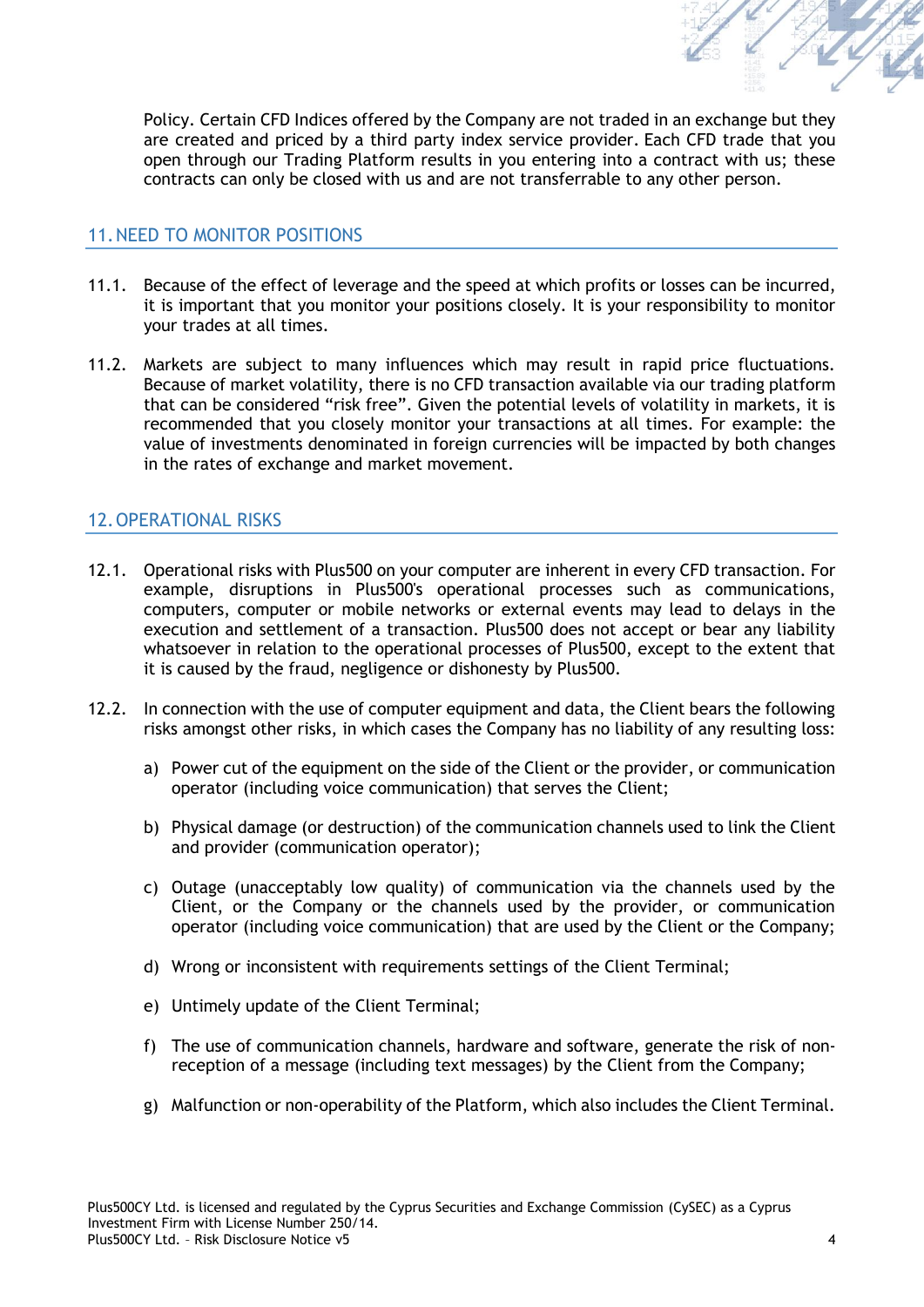

- 12.3. The Client is warned that when trading in an electronic platform he assumes risk of financial loss which may be a consequence of amongst other things:
	- a) Failure of Client's devices, software and poor quality of connection;
	- b) Plus500 or Client's hardware or software failure, malfunction or misuse;
	- c) Improper work of Client's equipment;
	- d) Wrong setting of Client's Terminal;
	- e) Delayed updates of Client's Terminal.
- 12.4. The Client may suffer financial losses caused by the materialization of the above risks, Plus500 accepting no responsibility or liability in the case of such a risk materializing and the Client shall be responsible for all related losses he may suffer.

#### 13.CURRENCY RISK

13.1. Customers should be aware that CFDs denominated in a currency other than their home currency have the additional risk associated with currency fluctuations.

#### 14.CLIENT MONEY & COUNTERPARTY RISK

- 14.1. All funds and currencies belonging to you ("Client Money") shall be held by us in a designated client money bank account; and are subject to a right of off-set for all liabilities that you owe to us. Designated client money is segregated from the assets of the Company and is deemed client money for the purposes of the CySEC rules. We may place your funds in our designated Client Money account in a different currency to your base currency. Such Client Money will be at least equal in value to your base currency and will be in compliance with Cyprus regulatory requirements. No interest is due or will be paid in respect of Client Money.
- 14.2. Given that you are dealing with Plus500CY as the counterparty to every transaction, you will have an exposure to us in relation to each of your transactions and are reliant on our ability to meet our obligations to you under the terms of each transaction. This risk is sometimes described as 'counterparty risk'.
- 14.3. The Company participates in the Investor Compensation Fund for clients of Investment Firms regulated in the Republic of Cyprus. Certain clients will be entitled to compensation under the Investor Compensation Fund where the Company is unable, due to its financial circumstances and when no realistic prospect of improvement in the above circumstances in the near future seems possible. Compensation shall not exceed twenty thousand Euro (EUR 20.000) for each entitled Client. For more details please refer to the "Investor Compensation Fund" found on our website.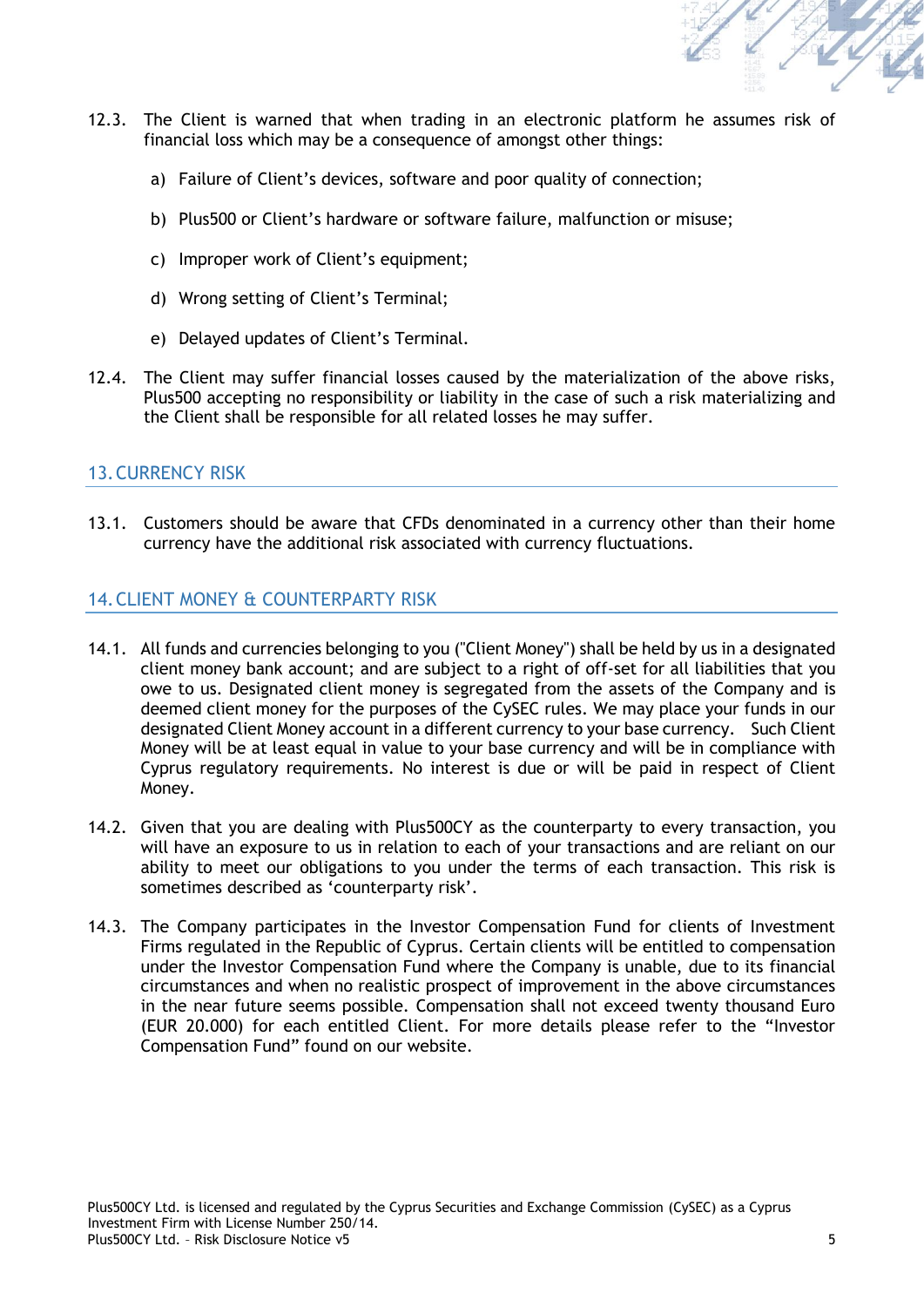

#### 15.TRADING CRYPTOCURRENCY CFDs RISK

- 15.1. Cryptocurrency CFDs are complex, extremely risky and usually highly speculative. Trading in Cryptocurrency CFDs involves a high risk of loss of funds over a short period of time due to high market volatility, execution issues and industry-specific disruptive events, including, but not limited to, discontinuation, regulatory bans and other malicious actors within cryptocurrency ecosystems.
- 15.2. The pricing of Cryptocurrency CFDs is derived from specific cryptocurrency exchanges, which means that the market depth is limited to what is available in the order books of such exchanges. These markets are relatively new and thus might be volatile and limited in terms of liquidity. The pricing engines of cryptocurrency exchanges may experience delays and/or interruptions which can be caused by numerous potential issues.
- 15.3. Cryptocurrency CFD trading is not appropriate for all investors and therefore, any person wishing to trade in Cryptocurrency CFDs should have detailed and updated knowledge and expertise in these specific products. Customers should always be fully aware and understand the specific characteristics and risks related to these products as laid down in this section.

#### 16.COMMUNICATION BETWEEN THE CLIENT AND THE COMPANY

- 16.1. The Client shall accept the risk of any financial losses caused by the fact that the Client has received with delay or has not received at all any notice from the Company.
- 16.2. The Client acknowledges that the unencrypted information transmitted by e-mail is not protected from any unauthorised access.
- 16.3. The Company has no responsibility if unauthorized third persons have access to information, including electronic addresses, electronic communication and personal data, access data when the above are transmitted between the Company and the Client or when using the internet or other network communication facilities, or any other electronic means.